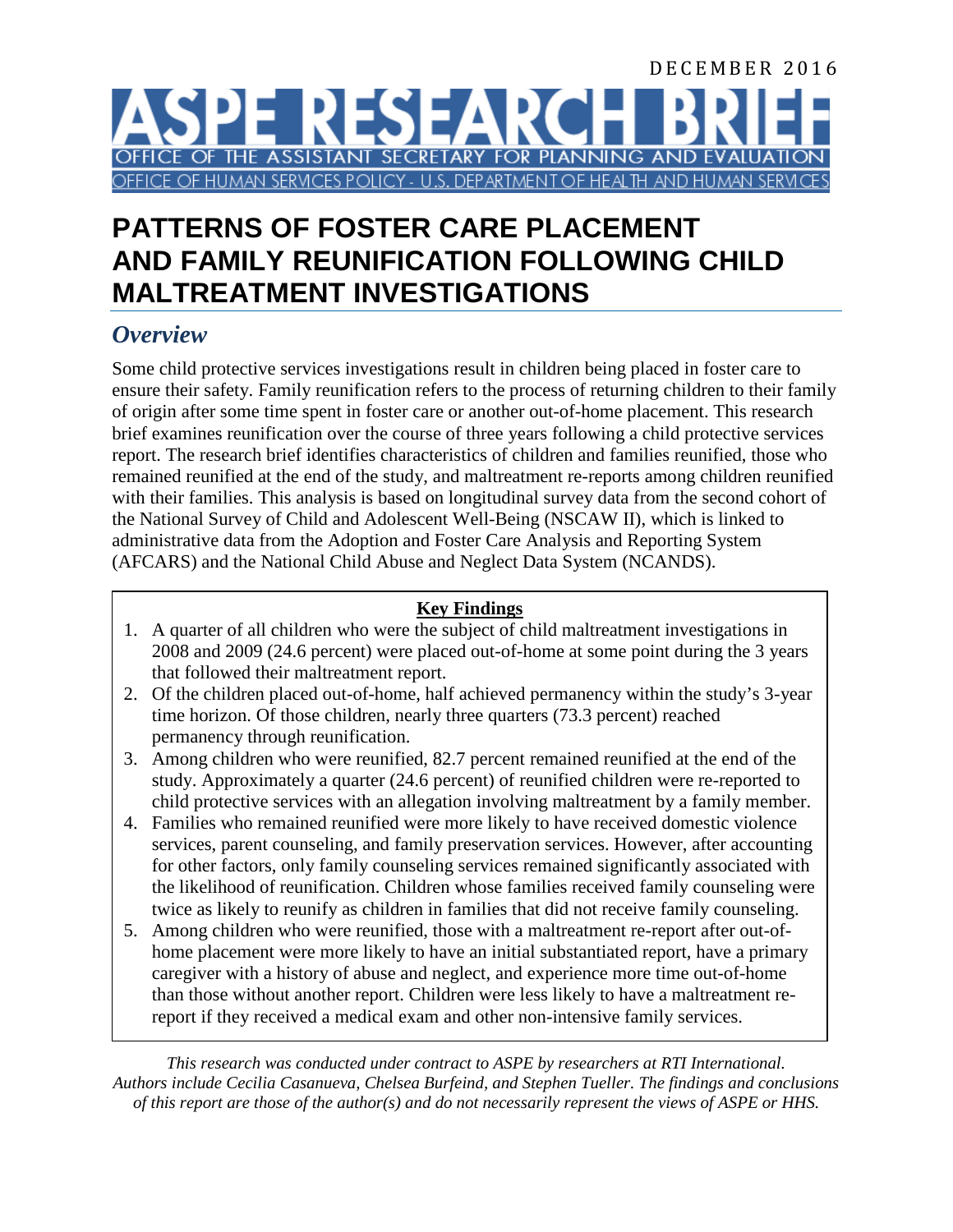## *Background*

Many children removed from their homes after a report of maltreatment will ultimately be reunified with their biological families. Yet there is no clear understanding of which children and families are at risk for unsuccessful reunification experiences. For children who are placed outof-home, reunification success may depend upon the availability of services to both the biological parents and the children. These services include support for parents experiencing stress, domestic violence services, counseling, and substance abuse treatment, as well as services to address the needs of children with health, mental health, educational, developmental, and/or substance abuse issues. After a child returns to his or her family of origin, reunification success might depend on the availability of post-reunification services for both the biological parents and the child.

The analyses presented in this research brief use data from the NSCAW II (Ringeisen et al., 2011), which is a nationally representative longitudinal survey of children who were investigated by child protective services for maltreatment. The sample design includes oversampling of children in out-of-home placement and undersampling of cases not receiving services.<sup>[1](#page-1-0)</sup> NSCAW II data were supplemented by linking the information with administrative data regarding child abuse and neglect reports (NCANDS) and foster care placements (AFCARS). The analyses examine the characteristics of children and families who are reunified compared to those who have not been reunified. The analyses further explore the services that are associated with successful and unsuccessful reunification. The analyses focus on children placed out-of-home at any point during the 3 years after the NSCAW II study began. These analyses include children placed with kin caregivers, traditional foster parent care, and group/home or residential treatment.

## *Characteristics and Out-of-Home Placement Patterns Following Investigations of Child Maltreatment*

Relatively few children are placed in foster care following investigations of child maltreatment. Many children who spend time in foster care are successfully reunified with their families. Children who spend time in foster care are younger and more likely to be from minority groups than the entire U.S. population.

- **Out-of-Home Placement.** 24.6 percent of children investigated for maltreatment were placed out-of-home at some point during the following three years. Of the children placed out-of-home at any point during the study and later reunified, 82.7 percent had a successful reunification.
- **Characteristics of Children Placed in Foster Care.**
	- o Slightly more than half of the children placed out-of-home were boys (51.8 percent).
	- o Approximately a quarter of children placed out-of-home (26.7 percent) were aged between 0 and 2 years, 21.5 percent were aged between 3 and 5 years, 22.5 percent were aged between 6 and 10 years, and 29.4 percent were aged 11 years and older.

<span id="page-1-0"></span> $1$  To account for oversampling of out-of-home children, all estimates presented are based on weighted data. Though the weighted percents are small, the raw sample for types of living arrangements includes sufficient sample size to detect potential associations with reunification.  $\overline{a}$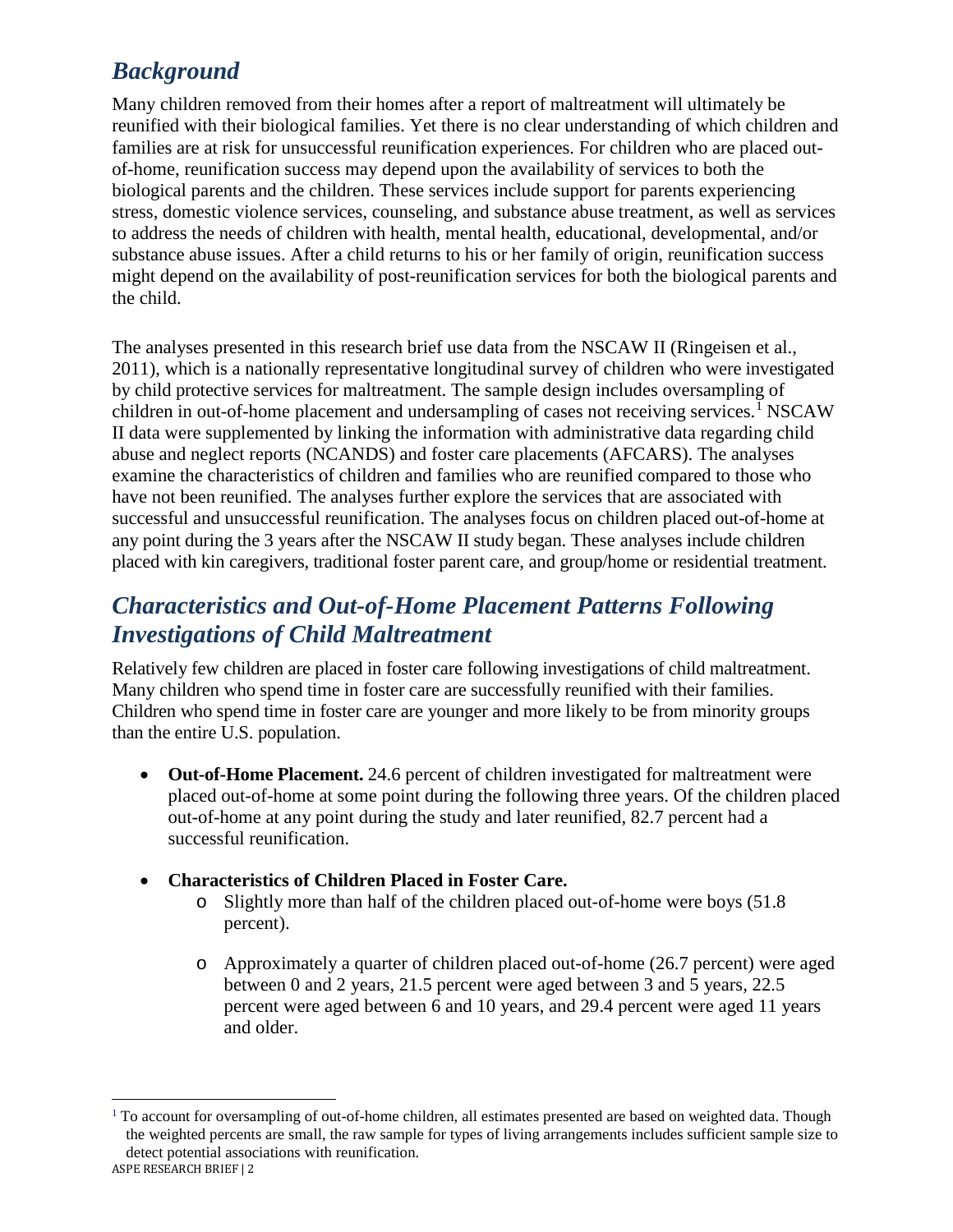- o A quarter of children were Black, 41.5 percent White, 26 percent Hispanic, and 7 percent were identified as being another race or multiracial.
- **Permanency.** Of the children placed out-of-home, half of them achieved permanency within the study's 3-year time horizon . Of those children, most of them reached permanency through reunification (73.3 percent).
- **Characteristics of Children Reunified.** There were no significant differences between children reunified and those who were not reunified by a child's gender, age, race or ethnicity, or the type of maltreatment report. Children with behavioral, cognitive, and/or developmental problems and those with a primary caregiver with intellectual impairments were less likely to be reunified. Children from families with a history of domestic violence, and those from families with high stress were more likely to be reunified.

The percentage of children reunified decreased as the time in out-of-home care increased. Only approximately a quarter (26.1 percent) of children placed out-of-home for 25 months or more were reunified, compared to 53.7 percent among children in out-of-home care for 6 months to 1 year, and 47.2 percent among children in out-of-home care for 13 to 24 months. These results remained after accounting for other variables (for a list of variables that were included in multivariate analyses, see the Methodological Appendix of this research brief).

## *Services Associated with Initial Reunification*

Children living in out-of-home care and their families receive a variety of services through the child welfare system. The type of services received differed between children who were reunified with their families of origin and those who remained in out-of-home care. In comparison to the children who were not reunified, the caseworkers were more likely to report that reunified children's families received parent counseling (41.9 percent compared to 25.0 percent), family counseling (23.7 percent compared to 12.0 percent), parental substance abuse treatment (26.0 percent compared to 16.5 percent), parent training (35.8 percent compared to 23.3 percent), and domestic violence services (11.5 percent compared to 6.0 percent). After accounting for child and family characteristics, placement history, maltreatment characteristics, and types of services received, only family counseling services remained significantly associated with the likelihood of reunification. Children living in families who received family counseling were two times more likely to reunify than children whose caseworkers did not report that the family received counseling.

## *Characteristics and Services Associated with Successful Reunification*

**Child characteristics.** More than 80 percent of children who were reunified remained in their parents' care through the end of the study. Boys were more likely to remain reunified than girls. Young children aged between 0 and 2 years were more likely to remain reunified when compared to children of all other ages (see Table 1 in the Methodological Appendix of this research brief).

**Number of Placements.** The number of placements experienced by a child in out-of-home care was inversely associated with remaining reunified. Among children with three or more placements, only 34.4 percent remained reunified, far fewer than the 89.4 percent of children who remained reunified after experiencing a single placement. The percentage of children who remain reunified also decreased as the time in out-of-home care increased. Only approximately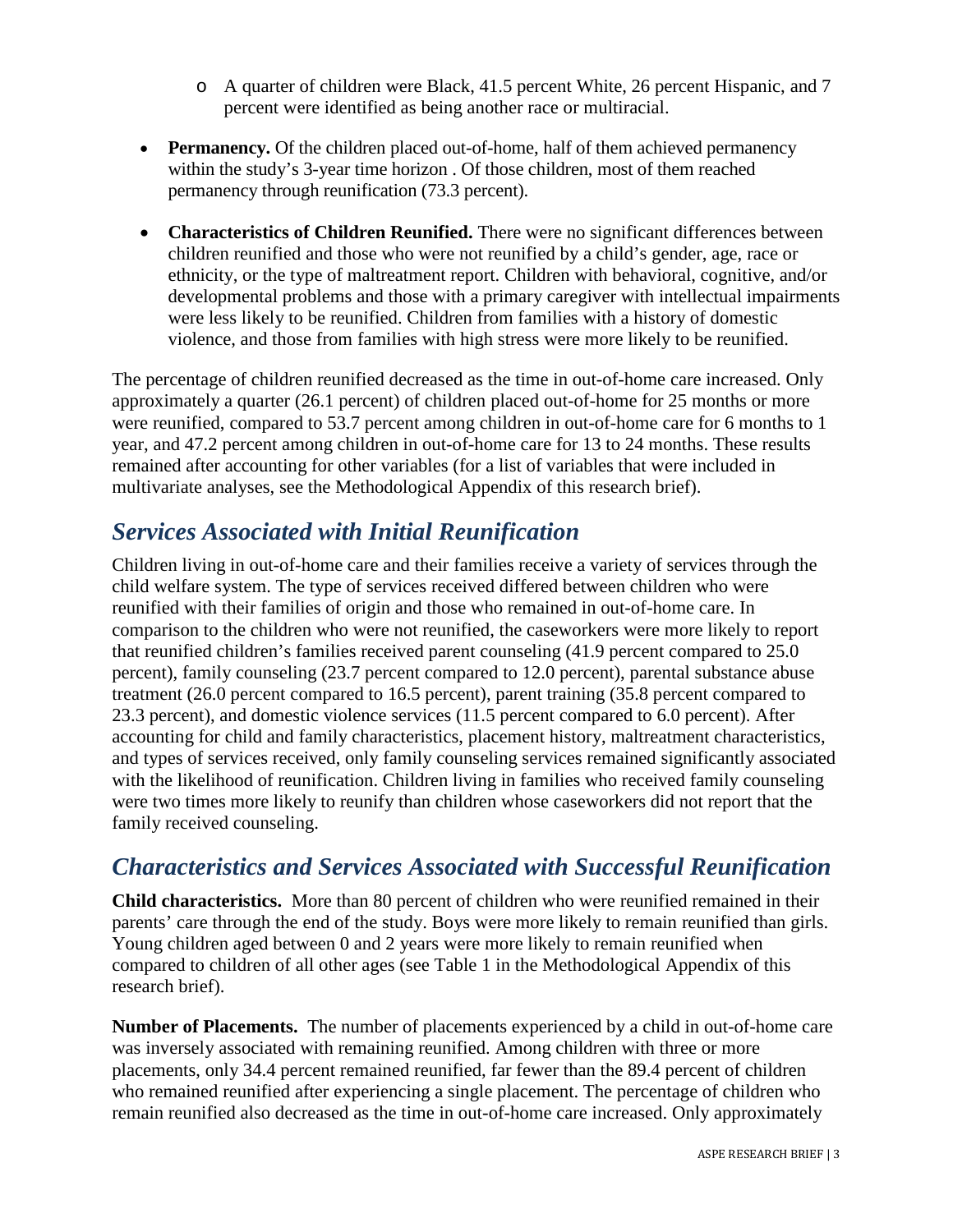half (49.3 percent) of reunified children placed out-of-home for 25 months or more remain reunified. These results were evident when other variables were taken into account.

**Family characteristics.** Two family characteristics were significantly associated with children remaining reunified. Families with a second supportive caregiver (such as a second parent, a grandparent, or other relative) as reported by caseworkers were more likely to remain reunified than families without that support. In contrast, families in which the primary caregiver had a recent history of arrest at the time of the initial report were less likely to remain reunified (for a list of variables that were included in multivariate analyses, see Figure 1 of this research brief).

**Types of Services.** The types of services received differed between children who remain reunified with their families of origin and those with a failed reunification. In comparison to the children with a failed reunification, the caseworkers were more likely to report that the children who remain reunified received family preservation services, domestic violence services, and parent counseling (see Table 1 in the Methodological Appendix to this research brief).



## *Subsequent Maltreatment Reports*

Just under a quarter (24.6 percent) of children had a maltreatment re-report with an allegation involving a family member sometime after their original out-of-home placement, primarily following reunification or during trial home visits. Girls were less likely than boys to experience a maltreatment re-report.

According to data reported by the children's caseworkers, the children who were reunified at any point and who had a maltreatment re-report after out-of-home placement, were more likely to have an initial substantiated report, have a primary caregiver with a history of abuse and neglect, and experience more time placed out-of-home compared to those without another maltreatment report. Children were less likely to have a maltreatment re-report if they received a medical exam and other non-intensive family services. These results were evident when other variables were taken into account (see Table 2 in the Methodological Appendix).

Although girls were less likely to experience a maltreatment report, those who did had maltreatment re-reports approximately 60 percent more quickly than boys. Children who had a primary caregiver with a history of abuse and neglect were not only more likely to have a rereport, but had a re-report twice as quickly as children with a primary caregiver without such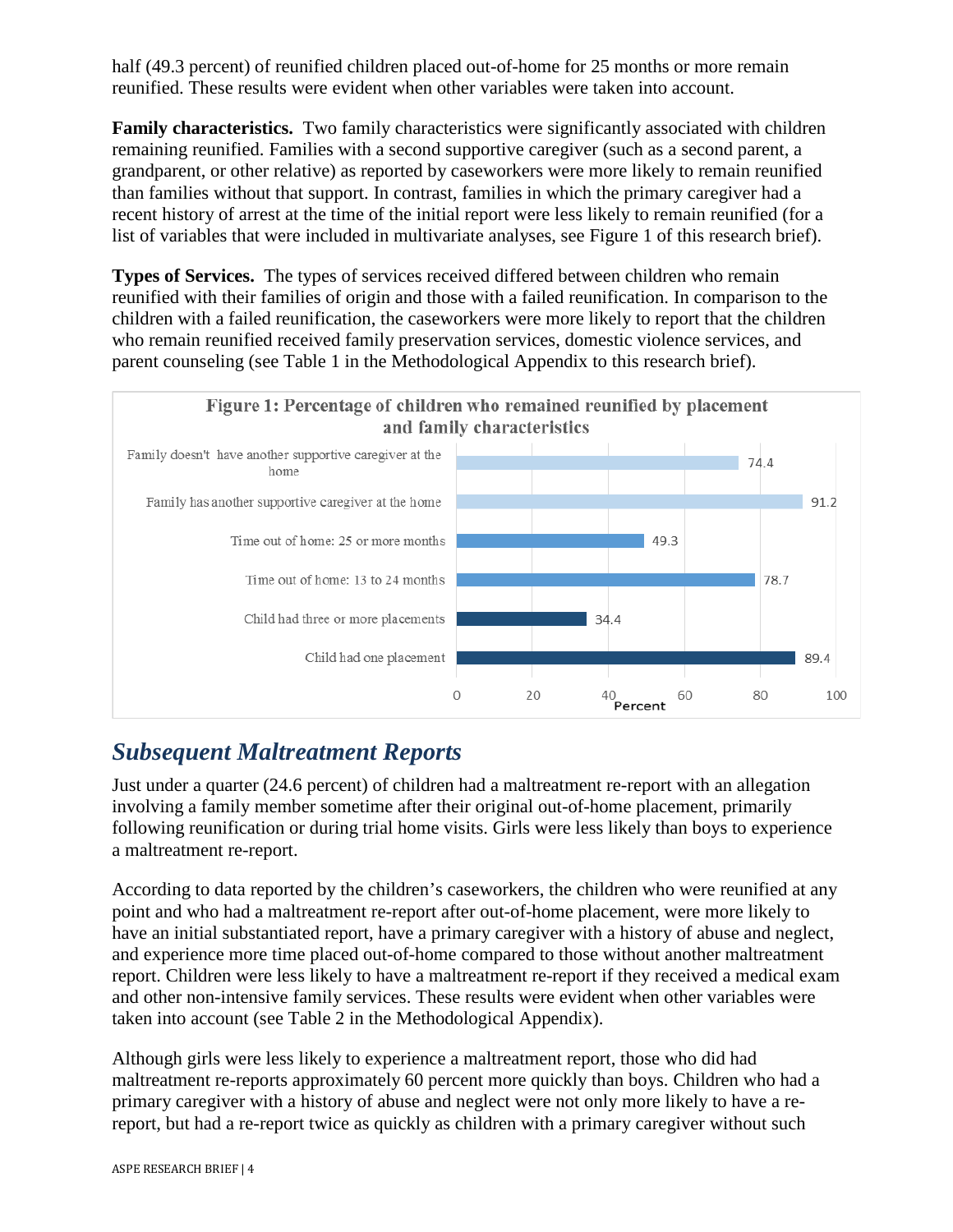history. Having the initial report substantiated was also associated with faster re-reports (see Table 3 in the Methodological Appendix).

## *Implications*

The principle that every child deserves a permanent home has guided child welfare practice and policy for the last several decades. As our understanding of children's developmental needs for permanency has improved (Miller & Gorski, 2000), federal child welfare legislation has repeatedly strengthened efforts to reduce instability for children in foster care and increase the rate and speed with which they either returned home or were placed in permanent alternatives. These efforts have included attempts to establish and improve services to prevent the need for foster care (e.g., the Family Preservation and Support Services Program Act of 1993, P.L. 105-66 and subsequent reauthorizations), as well as steps to strengthen adoption and kinship care as permanent alternatives when families of origin cannot be stabilized safely. The Adoption and Safe Families Act of 1997 (ASFA, P.L. 105-89) and the Fostering Connections to Success and Increasing Adoptions Act of 2008 (P.L. 110-351) were prominent in promoting permanency. ASFA shortened the time frame for dispositional hearings from 18 to 12 months and eliminated continuation in foster care on a long-term basis as a permanency planning option, thereby prioritizing reunification, adoption, legal guardianship, and relative care. Beginning in 1999, the annual number of children who were discharged from foster care in the United States rose, precipitating a decline in U.S. foster care rosters from 567,000 to approximately 400,000. However, beginning in September 30, 2015, the caseload started to rise again to nearly 428,000 children (U.S. Department of Health and Human Services, 2015).

According to the most recent AFCARS data, reunification was the case plan goal for more than half (55 percent) of all children in foster care. More than half (51 percent) of the children who exited foster care during fiscal year 2015 returned to a parent or principal caregiver (U.S. Department of Health and Human Services, 2015).

Previous research has examined some factors that are associated with successful reunifications, including child characteristics, placement history, and service receipt. Older children were less likely to be reunified or reach permanency (Becker, Jordan, & Larsen, 2007; Courtney, 1994; Harris & Courtney, 2003; Wells & Guo, 1999), and Black children were less likely to reunify than White and Hispanic children (Connell, Katz, Saunders, & Tebes, 2006; McDonald, Poertner, & Jennings, 2007; Romney, Litrownik, Newton, & Lau, 2006; Rosenberg & Robinson, 2004; Wells & Guo, 1999). In addition, children with health and/or mental health problems were less likely to be reunified (Becker et al., 2007; Connell et al., 2006; Koh & Testa, 2008; Landsverk, Davis, Ganger, Newton, & Johnson, 1996; Potter & Klein-Rothschild, 2002; Romney et al., 2006; Rosenberg & Robinson, 2004). The number of placements has also been associated with the risk of failed permanent placements (Fisher, Burraston, & Pears, 2005).

This research brief used linked data from the NSCAW II, AFCARS, and NCANDS to examine reunification among children who were placed out-of-home across a 3-year period. Unlike prior research, this study did not find differences by child age regarding the likelihood of reunification; however, young children were more likely to remain reunified than older children. Consistent with prior research, children with behavioral, cognitive, and/or developmental problems were less likely to be reunified. Similar to prior research, this study also found more placements were inversely associated with remaining reunified.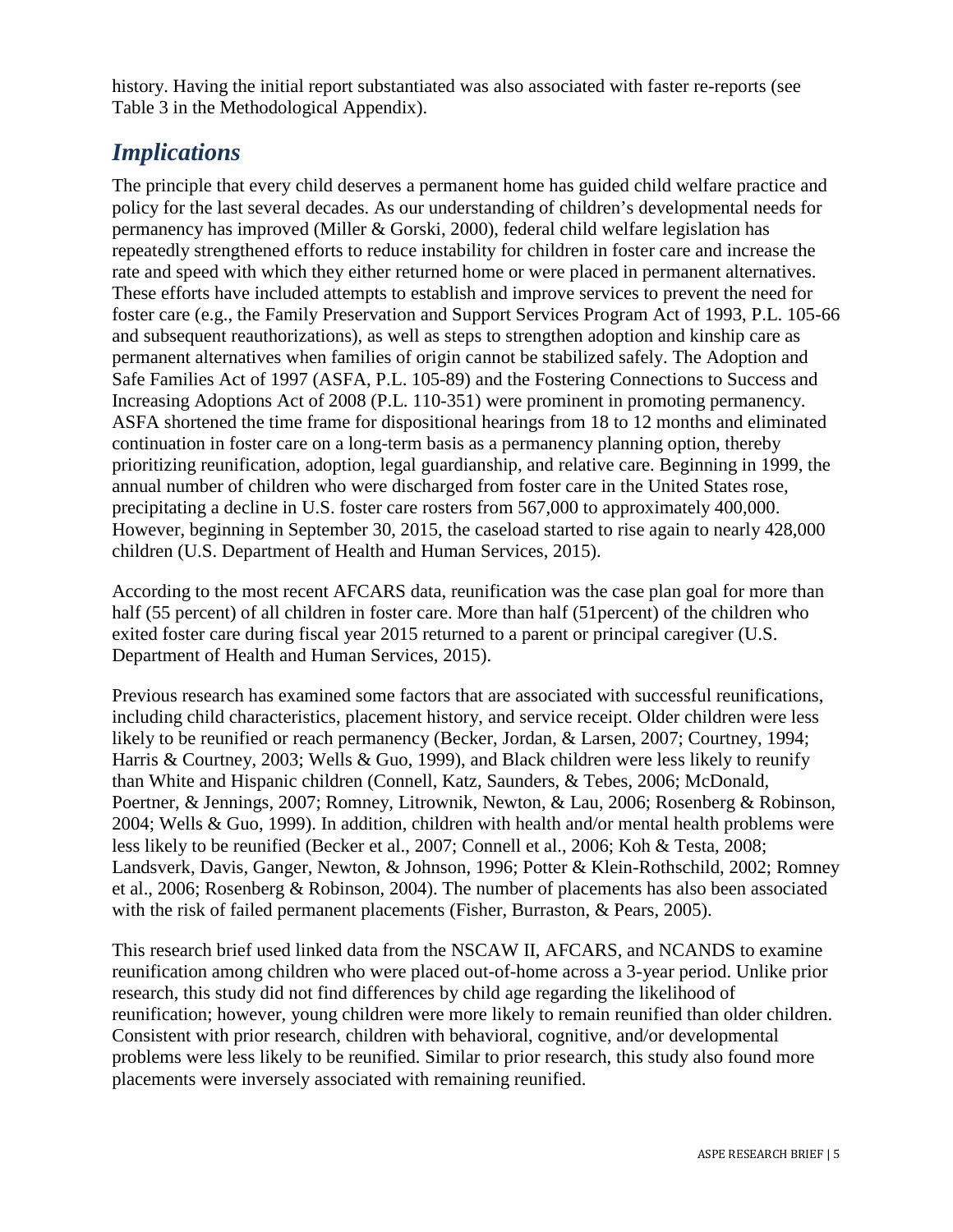Research regarding reunification has reported that service delivery is key to assuring that the children are returned to a safe environment that can be maintained after reunification. Studies have found that the most effective interventions focus on parent–child interactions (i.e., cognitive-behavioral or family therapy) (Kolko, 1996), skill building, and have a multi-systemic focus (Chaffin et al., 2004; Corcoran, 2000). In line with these findings, this study found that reunification was positively associated with receiving family counseling services. Remaining reunified was associated with receiving family preservation services, domestic violence services, and parent counseling. The NSCAW II does not provide any information about the theoretical orientation or evidence-based content of services received. It is encouraging, though, that the caseworkers' identifications of several types of services for children and families were associated with positive permanency outcomes.

The findings of this study are consistent with federal child welfare outcome indicators that were identified as positively related to achieving reunification goals. Balancing child safety with the desire for family reunification is challenging for child welfare agencies and caseworkers. Reunified children with subsequent maltreatment reports have a higher risk of additional out-ofhome placements, putting such a child at double risk because both maltreatment and placement are known sources of child trauma (Lieberman & Knorr, 2007; van der Kolk, 2005). The results of this analysis may help child welfare managers identify factors that can prevent re-reports, facilitate discussions about strategies to prevent out-of-home re-entry, and provide an understanding of services and placement experiences that influence successful reunification outcomes.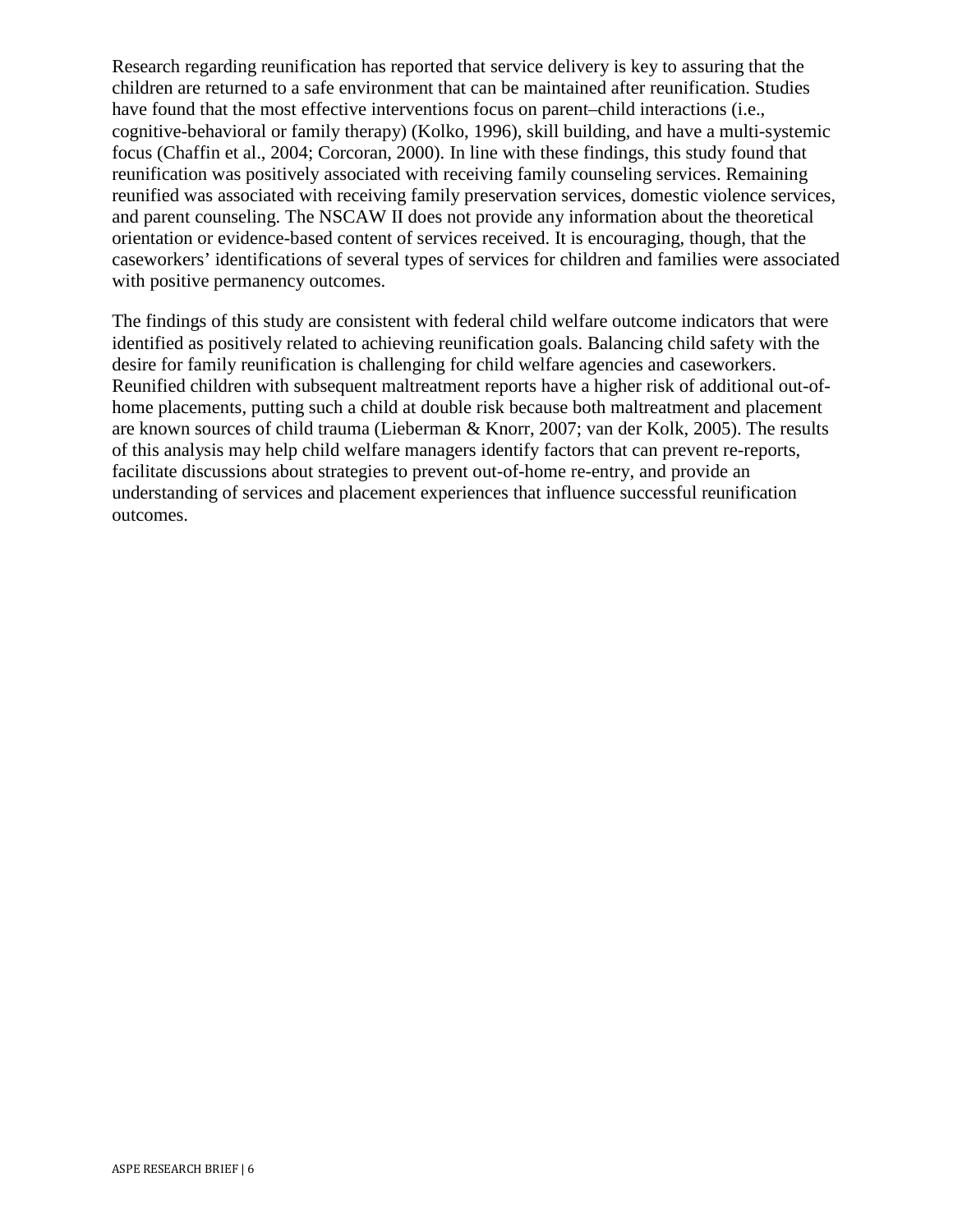### *Methodological Appendix*

#### **The National Survey of Child and Adolescent Well-Being II**

NSCAW is a longitudinal survey with two nationally representative samples, intended to answer a range of fundamental questions about the functioning, service needs, and service use of children who come in contact with the child welfare system (CWS). NSCAW is sponsored by the Office of Planning, Research, and Evaluation within the U.S. Department of Health and Human Services' Administration for Children and Families. This study uses data from the second NSCAW cohort (i.e., NSCAW II).

The NSCAW II cohort included 5,872 children ranging in age from birth to 17.5 years at the time of sampling. The children were sampled from child welfare investigations that were closed between February 2008 and April 2009 in 83 counties nationwide. The cohort included substantiated and unsubstantiated investigations of abuse or neglect, as well as children and families who received or did not receive services. Infants and children in out-of-home placement were oversampled to ensure adequate representation of high-risk groups. This sample design with oversampling of infants and children in out-of-home placement and undersampling of cases not receiving services to ensure appropriate representation among subgroups—allows in-depth analyses of subgroups of special interest (e.g., young children, adolescents in foster care). The sample design also provides national estimates for the entire population of children and families entering the system. Infants were oversampled to ensure that there were sufficient numbers of cases to assess the outcomes of child maltreatment and services, including out-of-home placements, regarding early childhood development.

In-person interviews or assessments were conducted with children, parents, and nonparent adult caregivers (e.g., foster parents, kin caregivers, group home caregivers), and investigative and services caseworkers. A paper or Web-based survey was administered to the child's teacher. Baseline data collection was completed between April 2008 and September 2009. During Wave 2, the children and families were re-interviewed approximately 18 months after the end of the NSCAW II index investigation. The NSCAW II cohort of children who were aged approximately 2 months to 17.5 years at baseline ranged in age from 16 months to 19 years at Wave 2. Data collection for Wave 2 began in October 2009 and was completed in January 2011. The Wave 2 weighted response rates were 82.8 percent for children, 86.3 percent for caregivers, and 93.9 percent for caseworkers. During Wave 3, the children and families were re-interviewed approximately 36 months after the end of the NSCAW II index investigation. The NSCAW II cohort of children who were aged approximately 2 months to 17.5 years old at baseline ranged in age from 34 months to 20 years at Wave 3. Data collection for Wave 3 began in June 2011and was completed in December 2012. The Wave 3 weighted response rates were 80.2 percent for children, 82.6 percent for caregivers, and 93.7 percent for caseworkers.

All analyses were calculated from weighted data that linked the NSCAW II baseline, AFCARS, NCANDS, Wave 2 and Wave 3 data. Analysis controlled for multiple variables, including child, family, maltreatment report, and placement characteristics, as well as an indicator of children's emotional or behavioral, cognitive, or developmental problems.

The reunification variable contains data regarding all children who were in out-of-home care after the investigation, even briefly. The children were classified as having been reunified if there was at least one reunification attempt with the biological parents for any amount of time—even if they had a subsequent placement in out-of-home care. An analysis was conducted of the characteristics of children who were reunified among all children placed out-of-home across the ASPE RESEARCH BRIEF | 7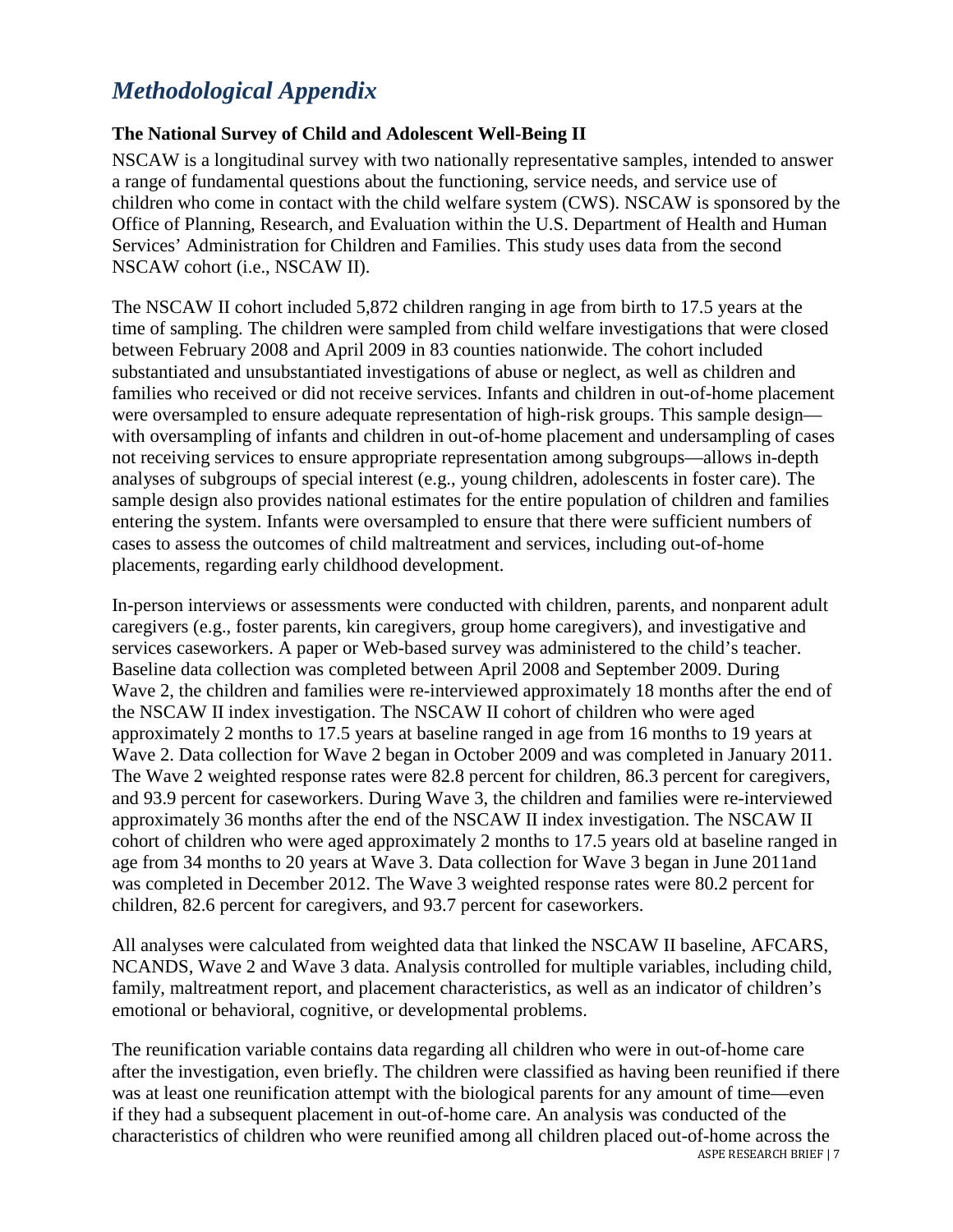study. The analysis controlled for children's gender; age; race or ethnicity; behavioral, emotional, cognitive, and/or developmental problems; the type of index maltreatment; substantiation; and setting at baseline. The analysis also controlled for the number of placements, the length of placement, a family's risk factors reported by a caseworker at baseline, the reunification plan, the types of services received by children and the family at baseline, and reunification services reported by caseworker that were provided at any time during the study.

The data for Exhibit 1 were calculated from follow-up data. The successful first reunification variable identifies the children who were in out-of-home care after the investigation—even if only for a brief time—and who were reunified with the biological parents and did not had a subsequent placement in out-home-care. These outcome variables were derived using data from Wave 3, Wave 2, Wave 1, across wave, and administration data files. If data were missing from the Wave 3 file, then the most recent data from the other sources were used. Hence, missingness on the outcomes (which was rare) was not because of missingness at Wave 3. An analysis of the characteristics of children who remain reunified among all children reunified across the study is presented in Appendix Table 1.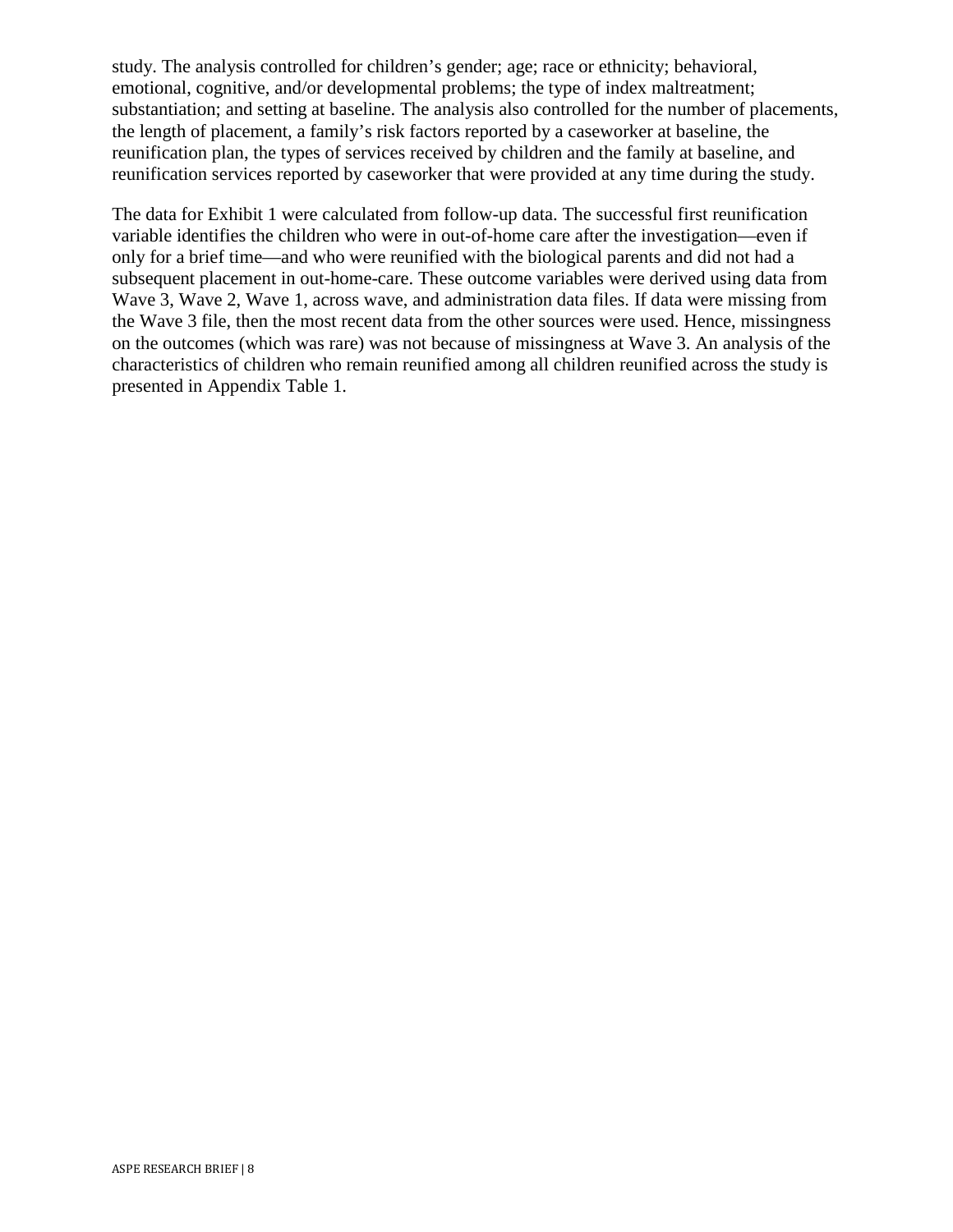| Predictors                              | <b>Successful Reunification</b> |                  |       |           |
|-----------------------------------------|---------------------------------|------------------|-------|-----------|
|                                         | <b>OR</b>                       | 95 percent       |       | $p$ Value |
|                                         |                                 | Confidence       |       |           |
|                                         |                                 | Interval         |       |           |
| <b>Child</b>                            |                                 |                  |       |           |
| Gender (ref. Male)                      | 0.3                             | 0.1              | 0.8   | .0180     |
| Age (ref. 0-2 years)                    |                                 |                  |       |           |
| $3-5$ years                             | 0.4                             | 0.2              | 0.8   | .0110     |
| $6 - 10$ years                          | 0.2                             | 0.2              | 0.9   | .0020     |
| $11+ years$                             | 0.1                             | 0.0              | 0.2   | .0000     |
| Race or ethnicity (ref. White)          |                                 |                  |       |           |
| <b>Black</b>                            | 1.3                             | 0.7              | $2.5$ | .4640     |
| Hispanic                                | 2.8                             | 1.2              | 6.5   | .0140     |
| Other                                   | 1.8                             | 0.8              | 3.8   | .1410     |
| <b>CWS</b> case                         |                                 |                  |       |           |
| Maltreatment re-report after placement  | 0.7                             | 0.4              | 1.4   | .7060     |
| (ref. no)                               |                                 |                  |       |           |
| Length of placement (ref. fewer than 6  |                                 |                  |       |           |
| <i>months</i> )                         |                                 |                  |       |           |
| 6 to 12 months                          | $\overline{1.2}$                | 0.6              | 2.5   | .5430     |
| 13 to 24 months                         | 1.7                             | 0.7              | 4.4   | .2570     |
| 25 or more months                       | 0.4                             | 0.1              | 1.0   | .0530     |
| Number of placements (ref. 1)           |                                 |                  |       |           |
| $\overline{c}$                          | 0.6                             | 0.2              | 1.4   | .2410     |
| $\overline{3}$                          | 0.03                            | 0.01             | 0.08  | .0000     |
| Risk factors (ref. no)                  |                                 |                  |       |           |
| Primary caregiver has recent history of | 0.5                             | 0.0              | 0.9   | .0310     |
| arrest                                  |                                 |                  |       |           |
| Another supportive caregiver at home    | 4.3                             | 1.7              | 10.9  | .0020     |
| Services (ref. no)                      |                                 |                  |       |           |
| Parents counseling                      | 2.2                             | 1.0              | 5.0   | .0570     |
| Substance abuse treatment for parent    | 0.5                             | 0.2              | 1.0   | .0490     |
| Parenting training                      | 0.2                             | 0.1              | 0.4   | .0000     |
| Domestic violence services              | $\overline{5.1}$                | $\overline{1.1}$ | 23.4  | .0340     |
| Family preservation services            | 2.8                             | 1.3              | 6.2   | .0100     |

**Appendix Table 1: Logistic regression model of successful reunification—NSCAW II**

Note: The model controls for child behavioral, cognitive, and/or developmental problems at baseline; services received by children and families; index report substantiation; index report type of maltreatment; maltreatment rereports after out-of-home placement of children; the number of out-of-home placements; and the amount of time out-of-home. The model also controls for family and child risk factors reported by a caseworker (e.g., any previous report of maltreatment; child has major special needs; caregiver has serious mental health problems; caregiver has a history of arrest; caregiver has intellectual impairments; caregiver has a history of abuse and neglect; poor parenting skills; active domestic violence; high stress; low social support; family has troubles paying basic necessities; and there is another supportive caregiver at the home).

A re-report was defined as the second, third, or subsequent report that alleges that a child has been maltreated and that receives an investigation or assessment by child protective services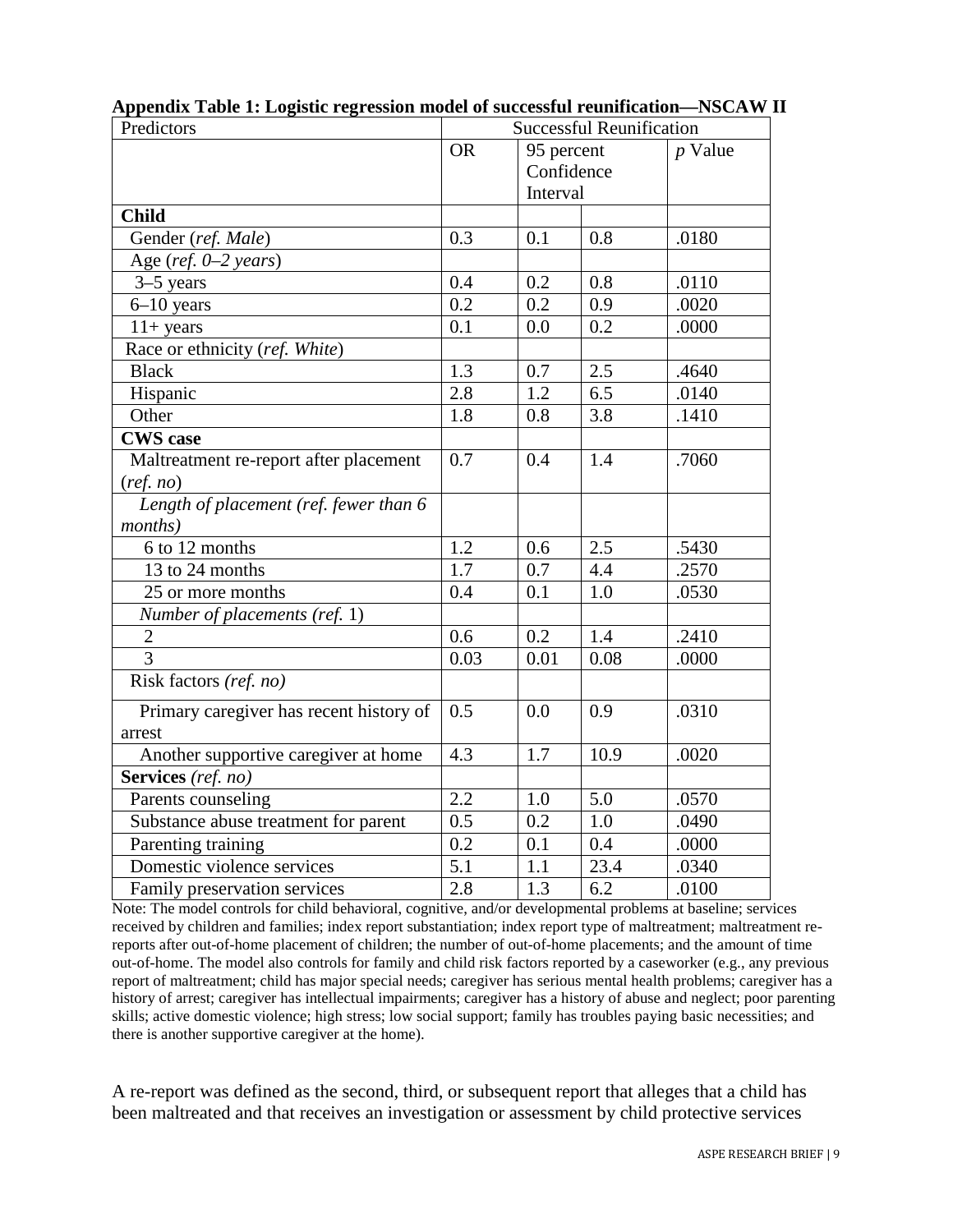regardless of the disposition.<sup>[2](#page-9-0)</sup> To be counted as a re-report, a minimum of 1 week after out-ofhome placement was required. Re-reports that the alleged perpetrator was not a parent (or a parent figure such as a mother's partner) were not counted. Some re-reports occurred during trial home visits, but other re-reports occurred after reunification. Information about re-reports was obtained from caseworker interviews at 18 and 36 months follow up, and from NCANDS data. Caseworkers were asked to describe up to 10 re-reports, including the date of re-report, status and outcome of the investigation, the type of abuse, the alleged perpetrator, where the abuse or neglect was alleged to have occurred, and placement decision after the investigation. A caseworker interview was not pursued when a child had a closed case after the baseline interview and a caregiver reported that no further contact or service was received from the CWS (because they no longer had a caseworker). Additionally, when a child becomes 18 years old, he or she is not reportable to child protective services. The findings of an analysis of the characteristics of children who had a re-report of maltreatment among all children reunified across the study is presented in Appendix Table 3.

| Predictors                              | Re-reports |                                   |      |           |  |
|-----------------------------------------|------------|-----------------------------------|------|-----------|--|
|                                         | <b>OR</b>  | 95 percent Confidence<br>Interval |      | $p$ Value |  |
|                                         |            |                                   |      |           |  |
| <b>Child</b>                            |            |                                   |      |           |  |
| Gender (ref. Male)                      | 0.5        | 0.3                               | 0.9  | .0240     |  |
| <b>CWS</b> case                         |            |                                   |      |           |  |
| Baseline Report Substantiated (ref. no) | 2.2        | 1.3                               | 3.7  | .0050     |  |
| Length of placement (ref. fewer than 6  |            |                                   |      |           |  |
| <i>months</i> )                         |            |                                   |      |           |  |
| 6 to 12 months                          | 2.6        | 1.0                               | 6.7  | .0490     |  |
| 13 to 24 months                         | 2.1        | 1.0                               | 4.8  | .0630     |  |
| 25 or more months                       | 7.3        | 2.0                               | 26.0 | .0020     |  |
| Risk factors (ref. no)                  |            |                                   |      |           |  |
| History of abuse neglect of primary     | 2.9        | 1.4                               | 6.1  | .0040     |  |
| caregiver                               |            |                                   |      |           |  |
| Services (ref. no)                      |            |                                   |      |           |  |
| Medical exam                            | 0.4        | 0.2                               | 0.8  | .0120     |  |
| Other non-intensive family services     | 0.5        | 0.2                               | 1.0  | .0480     |  |

| Appendix Table 2: Logistic regression model of re-reports among children reunified— |  |
|-------------------------------------------------------------------------------------|--|
| <b>NSCAW II</b>                                                                     |  |

Note: The model controls for child age; child race; child behavioral, cognitive, and/or developmental problems at baseline; services received by child and family; index report type of maltreatment; maltreatment re-reports after outof-home placement of the child; and the number of out-of-home placements. The model also controls for family and child risk factors reported by a caseworker (e.g., any previous report of maltreatment; child has major special needs; caregiver has serious mental health problems; caregiver has a history of arrest; caregiver has intellectual impairments; poor parenting skills; active domestic violence; high stress; low social support; family has troubles paying basic necessities; and there is another supportive caregiver at the home).

A survival analysis was completed regarding the speed of re-reports among children reunified across the study. The results of the analysis are presented in Appendix Table 4.

<span id="page-9-0"></span><sup>&</sup>lt;sup>2</sup> The definition of "re-report" used here follows previous publications on re-reports (Connell, Bergeron, Katz, Saunders, & Tebes, 2007; Fluke, Shusterman, Hollinshead, & Yuan, 2008; Lipien & Forthofer, 2004). ASPE RESEARCH BRIEF | 10  $\overline{a}$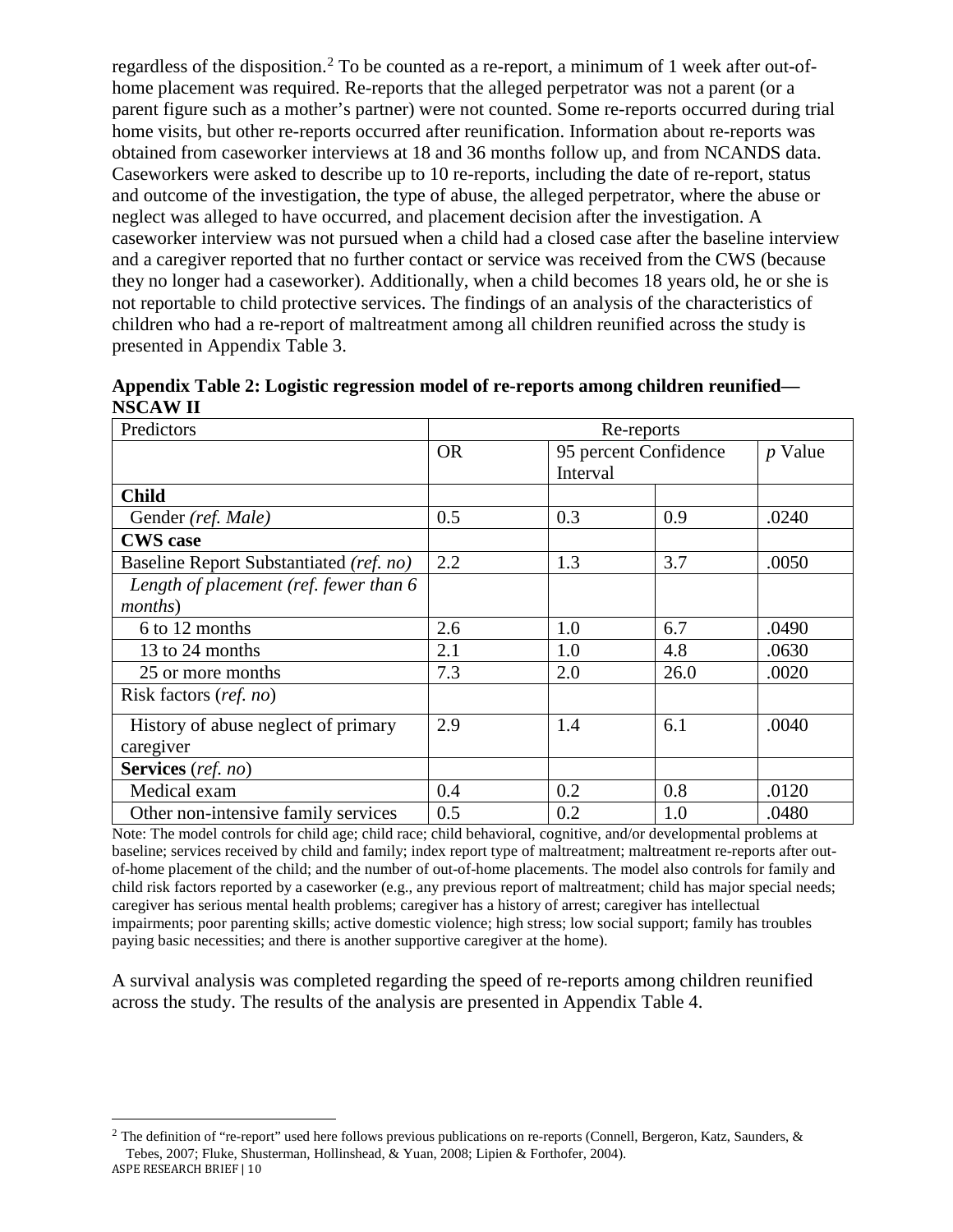| NJUA II H              |          |           |        |                       |       |
|------------------------|----------|-----------|--------|-----------------------|-------|
| Predictors             | Estimate | $p$ Value | Hazard | 95 percent Confidence |       |
|                        |          |           | Ratio  | Interval              |       |
| <b>Child</b>           |          |           |        |                       |       |
| Gender (ref. Male)     | 0.443    | .0200     | 1.6    | 1.0                   | 2.1   |
| <b>CWS</b> case        |          |           |        |                       |       |
| <b>Baseline Report</b> | 0.475    | .0240     | 1.6    | 1.0                   | 2.3   |
| Substantiated (ref.    |          |           |        |                       |       |
| nO                     |          |           |        |                       |       |
| Placement              |          |           |        |                       |       |
| Length of              |          |           |        |                       |       |
| placement (ref.        |          |           |        |                       |       |
| Fewer than 6           |          |           |        |                       |       |
| months)                |          |           |        |                       |       |
| 6 to 12 months         | 0.859    | .0740     | 2.362  | 0.137                 | 4.586 |
| 13 to 24 months        | 0.548    | .1500     | 1.729  | 0.439                 | 3.019 |
| 25 or more months      | 1.102    | .0210     | 3.011  | 0.183                 | 5.839 |

2 | 0.428 | 0.1860 | 1.5 | 0.6 | 2.5 3 | 0.736 | 0.450 | 2.1 | 0.6 | 3.6

*Number of* 

*placements (ref.* 1)

**Risk factors** (ref. no)

 History of abuse neglect of primary

caregiver

**Appendix Table 3: Survival analysis model of re-reports among children reunified— NSCAW II**

Note: The model controls for child gender; child race; child behavioral, cognitive, and/or developmental problems at baseline; services received by child and family; index report substantiation; index report type of maltreatment; the number of out-of-home placements; and the amount of time out-of-home. The model also controls for family and child risk factors reported by a caseworker (e.g., any previous report of maltreatment; caregiver has serious mental health problems; caregiver has a history of arrest; poor parenting skills; active domestic violence; high stress; family has troubles paying basic necessities; and there is another supportive caregiver at the home).

. . . . .

 $0.750$   $.0130$   $2.1$   $0.9$   $3.7$